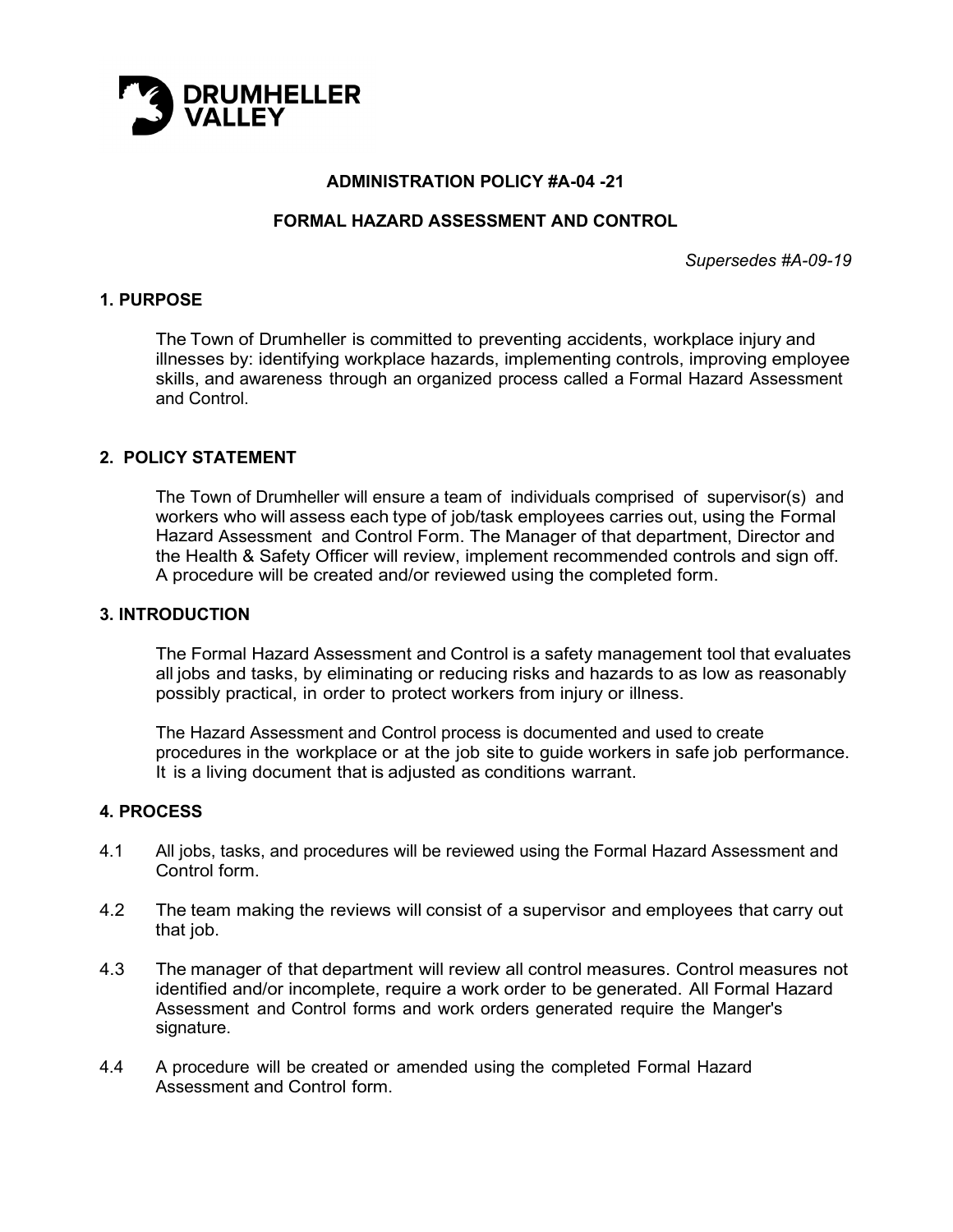- 4.5 New amended procedures will be submitted to the Director and the Health and Safety Officer to sign off, once signed it will then go to the Health & Safety Committee to review.
- 4.6 The Formal Hazard Assessment & Control form will be reviewed every 2 years, or on a regular basis to keep the results up to date, when changes are made to the operation or work - related process, when a new work process is introduced, when a site-specific hazard assessment identifies a new hazard and when investigation or inspection identifies a new hazard.
- 4.7 A copy of the Formal Hazard Assessment and Control form, Task List and the work order will be attached to the job description. A copy will be kept on file with that department and a copy of both sent to the Human Resources and Health & Safety Office.

Adopted by Health and Safety Committee Date: November 17, 2021

> $\overline{\phantom{a}}$  , where  $\overline{\phantom{a}}$  , where  $\overline{\phantom{a}}$  , where  $\overline{\phantom{a}}$  , where  $\overline{\phantom{a}}$ Darryl Drohomerski, C.E.T. Chief Administrative Officer

Attachment Formal Hazard Assessment and Control Form Formal Hazard Assessment and Control Task List Formal Hazard Assessment and Control Work Order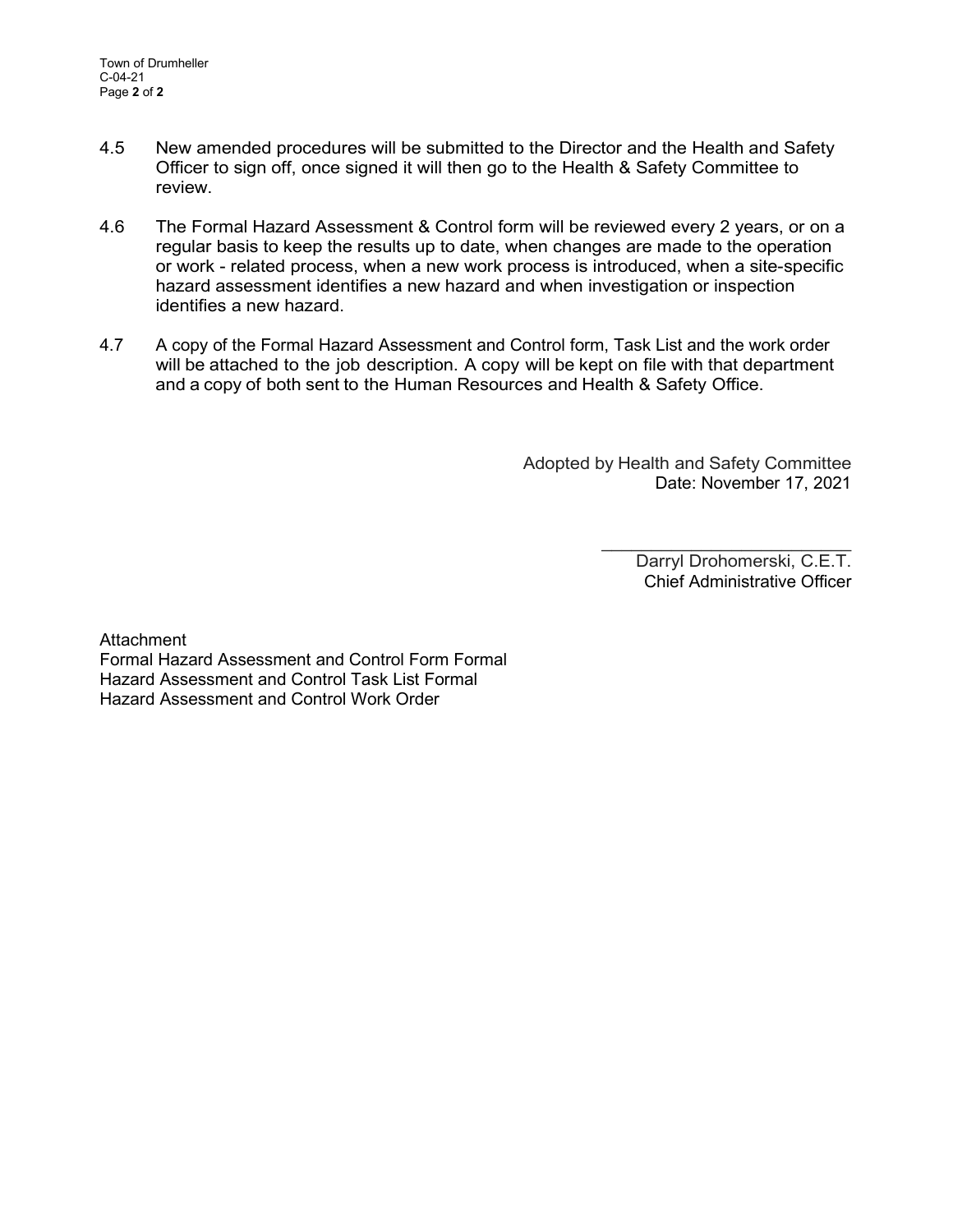|                          | Town of Drumheller Formal Hazard Assessment and Control     |             |                                     |                |                                                                             |             |          |                                    |                                                    |                               |                                             |
|--------------------------|-------------------------------------------------------------|-------------|-------------------------------------|----------------|-----------------------------------------------------------------------------|-------------|----------|------------------------------------|----------------------------------------------------|-------------------------------|---------------------------------------------|
|                          | 224 Centre Street, Drumheller, AB. TOJ OY4                  |             |                                     |                |                                                                             |             |          |                                    | Employee:<br>Department:                           |                               |                                             |
|                          |                                                             |             |                                     |                |                                                                             |             |          |                                    | Manager:                                           |                               |                                             |
|                          |                                                             |             |                                     |                |                                                                             |             |          |                                    | Original Date:                                     |                               |                                             |
|                          |                                                             |             | Risk Factor Ranking Before Controls |                |                                                                             |             |          | Risk Factor Ranking After Controls | Revision Date:                                     |                               |                                             |
| Work Related Job<br>Task | List all existing and potential<br>healthand safety hazards | Probability | Severity                            | Frequency      | Total Value<br><b>Recommended Controls</b><br>(in order of Eng, Admin, PPE) | Probability | Severity | Total value<br>Frequency           | What do you need to<br>do to make this task safer? | <b>Target Control</b><br>Date | Person(s) Responsible for<br>Implementation |
|                          |                                                             |             |                                     | $\overline{0}$ | Engineered:<br>Administration:<br>PPE:                                      |             |          | $\overline{0}$                     |                                                    |                               |                                             |
|                          |                                                             |             |                                     | $\overline{0}$ | Engineered:<br>Administration:<br>PPE:                                      |             |          | $\overline{0}$                     |                                                    |                               |                                             |
|                          |                                                             |             |                                     | $\overline{0}$ | Engineered:<br>Administration:<br>PPE:                                      |             |          | $\overline{0}$                     |                                                    |                               |                                             |
|                          |                                                             |             |                                     | $\Omega$       | engineered:<br>Administration:<br>PPE:                                      |             |          | $\mathbf 0$                        |                                                    |                               |                                             |
|                          |                                                             |             |                                     | $\overline{0}$ | Engineered:<br>Administration:<br>DDE.                                      |             |          | $\overline{0}$                     |                                                    |                               |                                             |
|                          |                                                             |             |                                     | $\overline{0}$ | Engineered:<br>Administration:<br>$\overline{p}$                            |             |          | $\overline{0}$                     |                                                    |                               |                                             |
|                          |                                                             |             |                                     | $\Omega$       | Engineered:<br>Administration:<br>PPE                                       |             |          | $\overline{0}$                     |                                                    |                               |                                             |
|                          |                                                             |             |                                     | $\overline{0}$ | Engineered:<br>Administration:<br>PPT                                       |             |          | $\overline{0}$                     |                                                    |                               |                                             |
|                          |                                                             |             |                                     | $\mathbf{0}$   | Engineered:<br>Administration<br>PPE:                                       |             |          | $\overline{0}$                     |                                                    |                               |                                             |
|                          |                                                             |             |                                     | $\overline{0}$ | Engineered:<br>Administration:<br>PPE:                                      |             |          | $\overline{0}$                     |                                                    |                               |                                             |
|                          |                                                             |             |                                     | $\overline{0}$ | Engineered:<br>Administration<br>PPE:                                       |             |          | $\overline{0}$                     |                                                    |                               |                                             |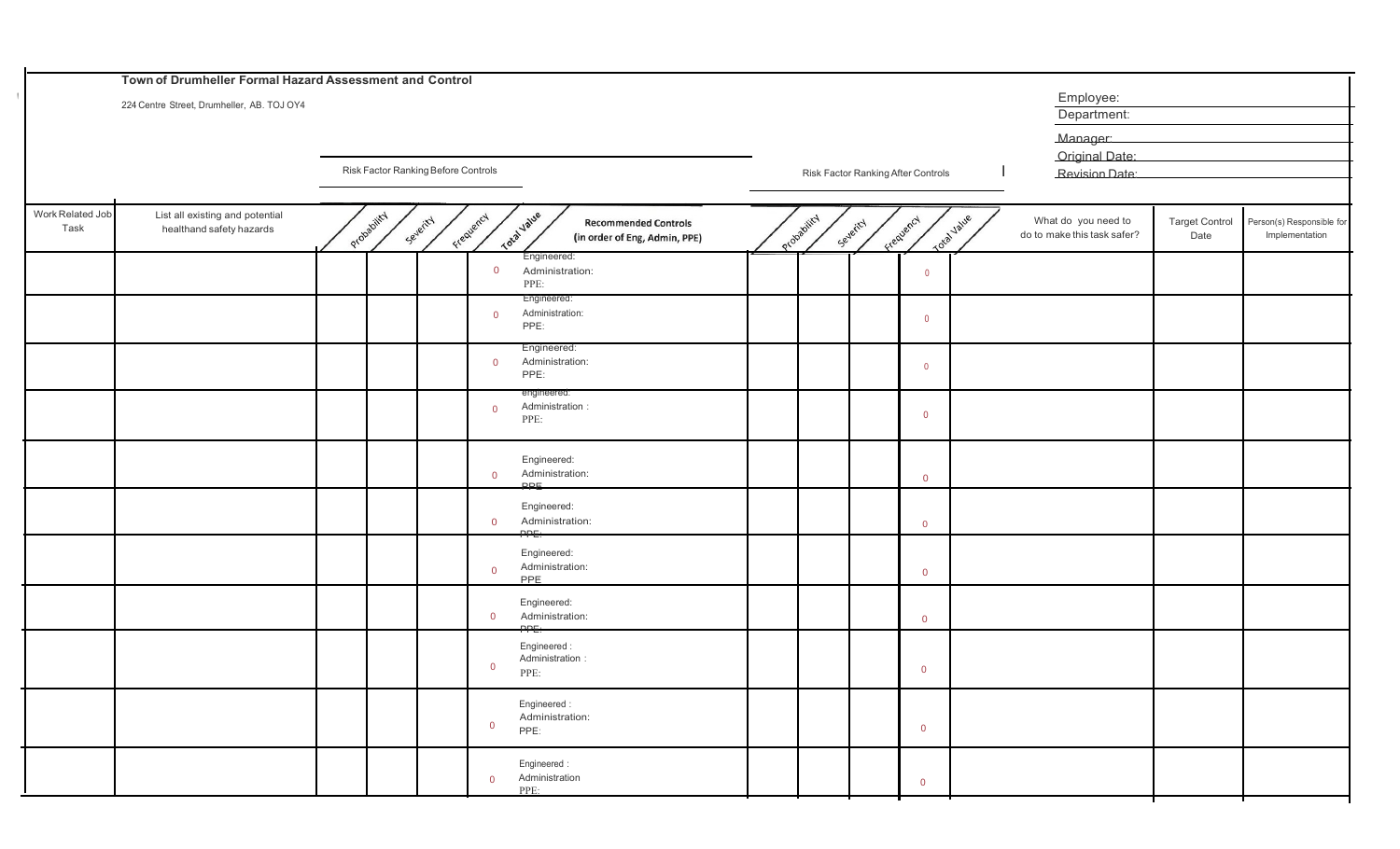|  |  |  | Engineered:<br>Administration:<br>PPE: |  |  |  |  |
|--|--|--|----------------------------------------|--|--|--|--|
|  |  |  | Engineered:<br>Administration:<br>PPE: |  |  |  |  |

| Risk Matrix (attached) must be used to calculate ranking                                                                                                    | Assessment Conducted by: |  |  |
|-------------------------------------------------------------------------------------------------------------------------------------------------------------|--------------------------|--|--|
| RISK RANK: 3 to 6 $=$ High;<br>: 11 to 15 $=$ Low                                                                                                           | Health & Safety Rep:     |  |  |
| Risk Rank: Tasks with<br>: Must review the work procedure for that task. HIGH must not proceed.                                                             | Manager:                 |  |  |
|                                                                                                                                                             | Supervisor:              |  |  |
|                                                                                                                                                             | <b>Evaluation Team:</b>  |  |  |
| Employee Acknowledgment:                                                                                                                                    | <b>Evaluation Team:</b>  |  |  |
|                                                                                                                                                             | Evaluation Team:         |  |  |
| By signing, I acknowledge that I have read and understand the associated hazards with myposition. I understand that I have the right to refuse unsafe work. | Evaluation Team:         |  |  |
|                                                                                                                                                             | <b>Evaluation Team:</b>  |  |  |
| Version 1.1 Feb 2019                                                                                                                                        |                          |  |  |
|                                                                                                                                                             |                          |  |  |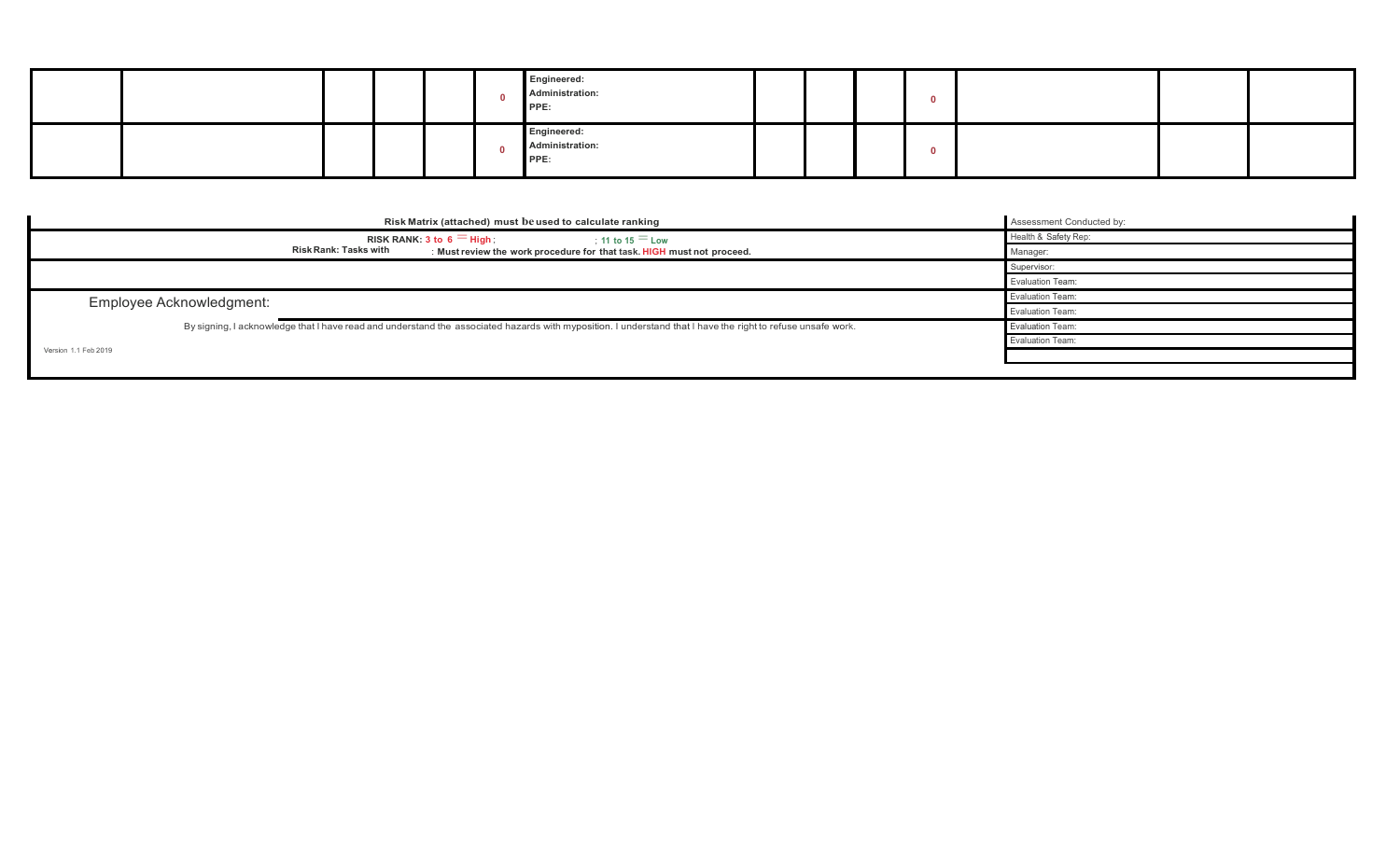

### **FORMAL HAZARD ASSESSMENT & CONTROLS – TASK LIST**

 **DATE: \_\_\_\_\_\_\_\_\_\_\_\_\_\_\_\_\_\_\_\_\_\_\_\_\_\_\_ EMPLOYEE: \_\_\_\_\_\_\_\_\_\_\_\_\_\_\_\_\_\_**

 **POSITION: \_\_\_\_\_\_\_\_\_\_\_\_\_\_\_\_\_\_\_\_\_\_\_ DEPARTMENT\_\_\_\_\_\_\_\_\_\_\_\_\_\_\_\_\_**

| <b>TASK</b> |  |  |
|-------------|--|--|
|             |  |  |
|             |  |  |
|             |  |  |
|             |  |  |
|             |  |  |
|             |  |  |
|             |  |  |
|             |  |  |
|             |  |  |

| Frequency of Exposures       |                                       |                                                 |                                |                                                 |  |  |
|------------------------------|---------------------------------------|-------------------------------------------------|--------------------------------|-------------------------------------------------|--|--|
| 5 Rare;<br>less 3 times year | 4 Infrequently;<br>less 12 times year | 3 Occasionally;<br>Occurs on a monthly<br>basis | 2 Frequently;<br>Occurs weekly | 1 Continuously;<br>Occurs throughout<br>the day |  |  |

|                                          |                                                  | Probability                                    |                                  |                                 |
|------------------------------------------|--------------------------------------------------|------------------------------------------------|----------------------------------|---------------------------------|
| 5 - Inconceivable:<br>Unlikely to happen | 4 - Remote:<br>Unusual, but possible<br>to occur | 3 - Conceivable;<br>May occur at some<br>point | 2 - Possible;<br>likely to occur | I - Most Likely;<br>Will occur. |

|                                            |                                                        | Severity of Injury                                                    |                                                         |                                                         |
|--------------------------------------------|--------------------------------------------------------|-----------------------------------------------------------------------|---------------------------------------------------------|---------------------------------------------------------|
| 5 - Negligible;<br>No.<br>injury or damage | 4 - Minor;<br>Injury or damage. No<br>long-time injury | 3 - Moderate;<br>Injury or damage.<br>Medical Aid or<br>Modified work | 2 - Serious;<br>Injury or damage. Lost<br>time incident | - Imminent<br>Danger;<br>death or loss of<br>facilities |

Signature\_\_\_\_\_\_\_\_\_\_\_\_\_\_\_\_\_\_\_\_\_\_\_\_\_